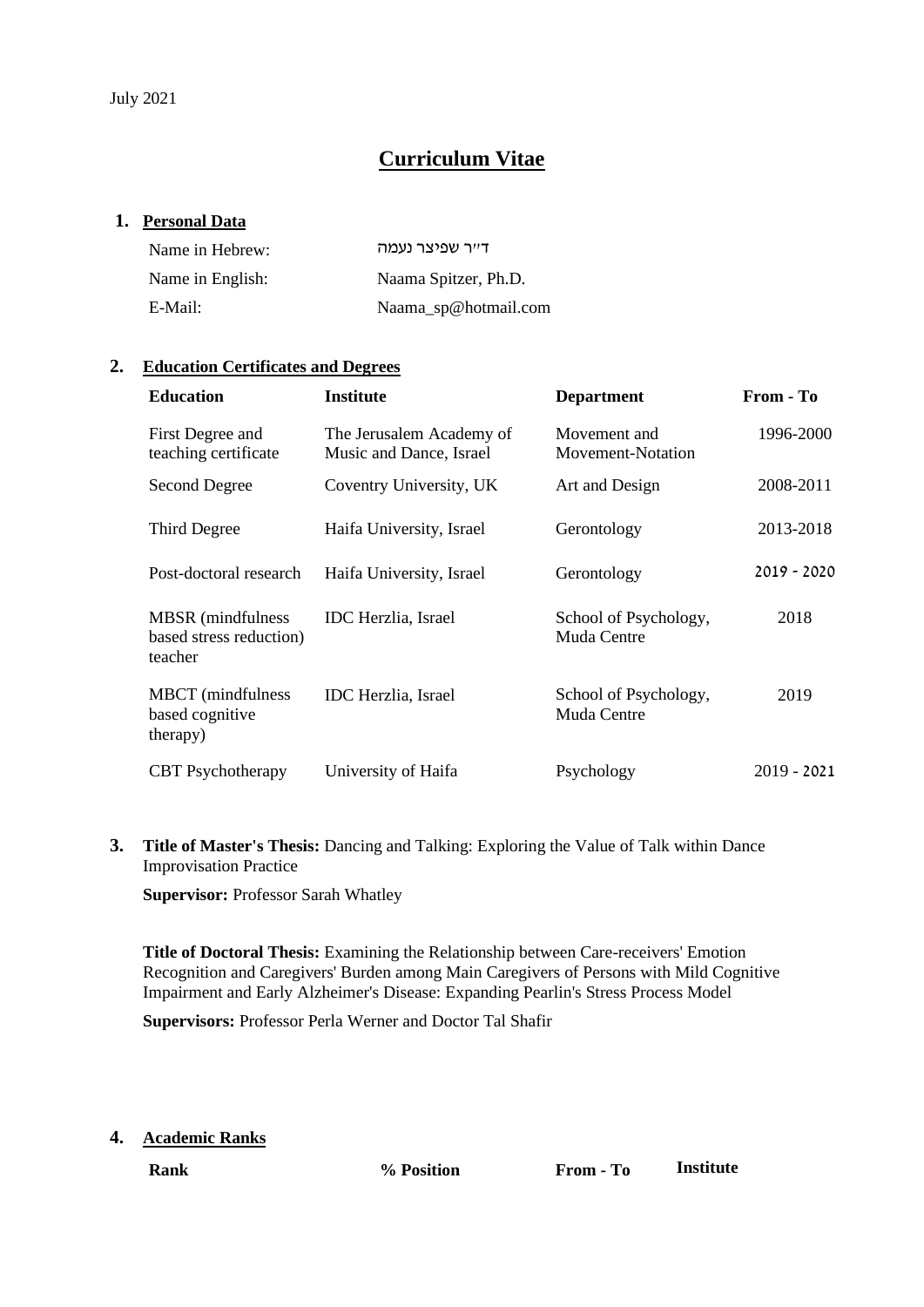| Lecturer in Education<br>department and Theatre<br>department, teaching<br>movement and mindfulness       | $30-40$ | 2012-present | Western Galillee<br>College                              |
|-----------------------------------------------------------------------------------------------------------|---------|--------------|----------------------------------------------------------|
| Course coordinator, lecturer<br>and pedagogical guide in a 2<br>year Mindfulness for therapists<br>course | 30      | 2012-2019    | Oranim Acedemic<br>College of Education                  |
| Lecturer in mindfulness                                                                                   | 20      | 2019         | Haifa University,<br>Integrative<br>Psycotherapy studies |

## **5. rants and Awards**

| From-To   | <b>Funding Agency</b>                                                                                         | <b>Title of Research</b> |
|-----------|---------------------------------------------------------------------------------------------------------------|--------------------------|
| 2018      | Irgun Ha'Morim (teachers' organization)                                                                       | Doctoral research        |
| 2018      | The centre for research and study of aging<br>(CRSA), Haifa University, Israel and JDC (the<br>Joint), Israel | Doctoral research        |
| 2013-2016 | The Israeli ministry of Aliya and Integration                                                                 | Doctoral research        |
| 2013-2016 | Advanced Studies scholarship for research<br>students                                                         | Doctoral research        |

## **6. Active Participation in Conferences**

| Date | Name of<br>Conference                      | <b>Place of</b><br><b>Conference</b> | Subject of<br><b>Lecture/Discussion</b>                                                 | Role                       |
|------|--------------------------------------------|--------------------------------------|-----------------------------------------------------------------------------------------|----------------------------|
| 2009 | C-DaRe research<br>seminar                 | Coventry<br>University, UK           | Dance artists working<br>with older people                                              | Speaker                    |
| 2011 | C-DaRe research<br>seminar                 | Coventry<br>University, UK           | Dance<br>Transformations-<br>Dance and disability                                       | Organizer and<br>Speaker   |
| 2013 | Israeli dance<br>association<br>conference | Acre, Israel                         | None                                                                                    | Organizer of<br>conference |
| 2013 | Dance and Somatic<br>Practices             | Coventry<br>University, UK           | A practical lecture on<br>Somatic Experiences<br>in Private and Public<br><b>Spaces</b> | Speaker                    |
| 2016 | Israeli Gerontology<br>association         | Tel Aviv, Israel                     | Recognizing facial and<br>bodily emotional<br>expressions among<br>healthy older people | Presenter of<br>poster     |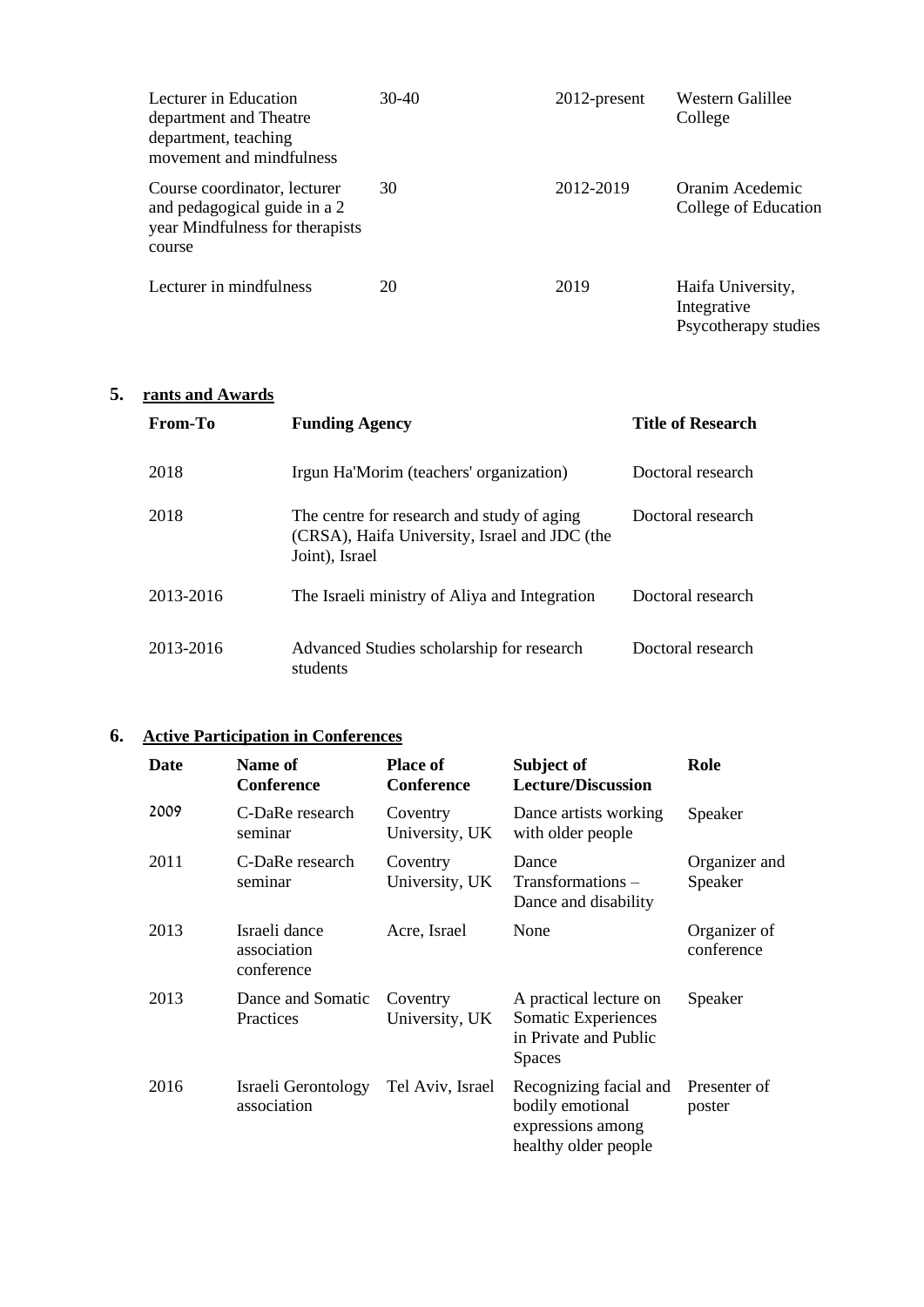| Date | Name of<br><b>Conference</b>                                 | <b>Place of</b><br><b>Conference</b> | Subject of<br><b>Lecture/Discussion</b>                                                 | Role                   |
|------|--------------------------------------------------------------|--------------------------------------|-----------------------------------------------------------------------------------------|------------------------|
| 2016 | <b>Art Therapies</b><br>Research centre,<br>Haifa University | Haifa, Israel                        | Recognizing facial and<br>bodily emotional<br>expressions among<br>healthy older people | Presenter of<br>poster |
| 2020 | Israeli Gerontology<br>association                           | Tel Aviv, Israel                     | Close Social<br>Relationships and<br>Loneliness: The Role<br>of Subjective Age          | Speaker                |

#### **7. Additional Professional Experience**

2009, Coventry University, UK. Assessor for BA module: Performing Arts in the community context. Responsible for observing dance, drama and music students' teaching, provide feedback, read students' written work and mark it.

2009 – 2012, research consultant in C-DaRE (Centre for dance research), Coventry University, UK. Projects: Dance Transformations, an artist-led training program for emerging dance artists, with and without disabilities, Dance Connections, a training project for dance artists working with older people.

2017- 2018, Dance composition teacher for A level students, 4 weekly hours for 2 years, Leo Baeck High school, Haifa

2019 - Content writer for Introduction to Gerontology – an online course by JDC (The Joint)

2019 -2020 movement and mindfulness teacher for school children, 2 weekly hours, Leo Baeck school, Haifa

2019 – Ongoing, therapist in CBT clinic, Haifa

#### **8. Miscellaneous**

#### **Teaching - Courses Taught in Recent Years**

| Years                              | <b>Name of Course</b>                | <b>Type of Course</b>   | <b>Level</b>                                     | Number of<br><b>Students</b> |
|------------------------------------|--------------------------------------|-------------------------|--------------------------------------------------|------------------------------|
| 2012,<br>2013,2014                 | Movement as a<br>therapeutic tool    | Introduction course     | Psychotherapy<br>studies                         | 15, 10, 20, 15               |
| 2014, 2017,<br>2018, 2019          | Community dance                      | Lecture and<br>workshop | <b>BA</b>                                        | 12, 10, 26,<br>42            |
| 2015, 2016,<br>2017, 2018,<br>2019 | Mindfulness as a<br>therapeutic tool | Lecture and<br>workshop | Ministry of<br><b>Education 2-year</b><br>course | 30, 32, 26,<br>55            |
| 2018, 2019                         | Movement games<br>in early years     | Lecture and<br>workshop | <b>BA</b>                                        | 35, 21                       |
| 2018                               | Mindfulness in<br>education          | Lecture and<br>workshop | <b>BA</b>                                        | 40, 78                       |
| 2019                               | Mindfulness in old<br>age            | Introduction course     | Psychotherapy<br>studies                         | 13                           |
| 2020                               | Contemplative<br>Pedagogy            | Mandatory course        | <b>BA</b>                                        | 40, 63, 20                   |